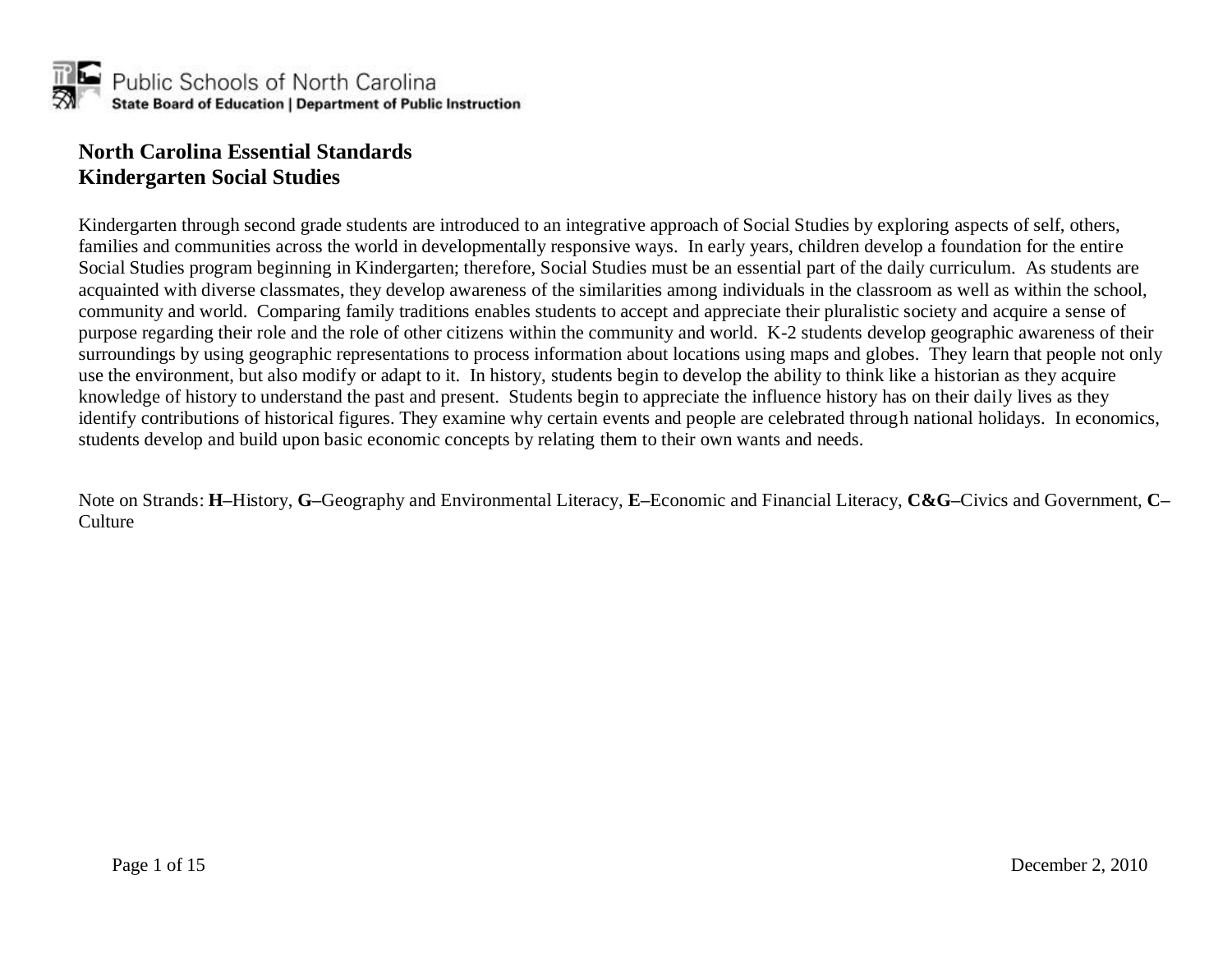

#### **History**

|       | <b>Essential Standard</b>    | <b>Clarifying Objectives</b> |                                                                                                                                    |
|-------|------------------------------|------------------------------|------------------------------------------------------------------------------------------------------------------------------------|
| K.H.1 | Understand change over time. | K.H.1.1                      | Explain how people change over time (self and others).                                                                             |
|       |                              | K.H.1.2                      | Explain how seasons change over time.                                                                                              |
|       |                              | K.H.1.3                      | Explain the impact of how life events bring change (a new<br>sibling, moving to a new house, a new job, a new school,<br>$etc.$ ). |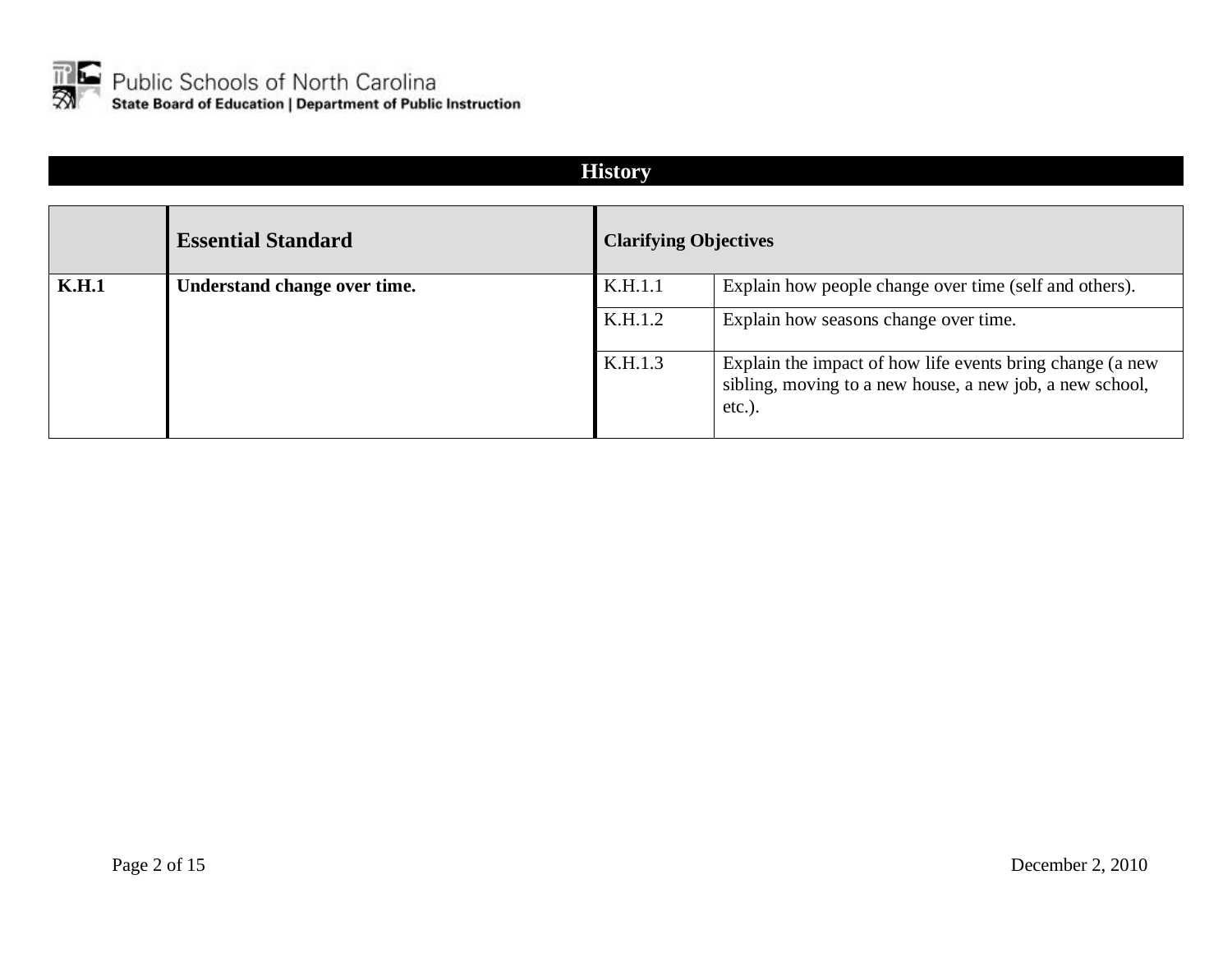

#### **Geography and Environmental Literacy**

|       | <b>Essential Standard</b>                     | <b>Clarifying Objectives</b> |                                                              |
|-------|-----------------------------------------------|------------------------------|--------------------------------------------------------------|
| K.G.1 | Use geographic representations and terms to   | K.G.1.1                      | Use maps to locate places in the classroom, school and       |
|       | describe surroundings.                        |                              | home.                                                        |
|       |                                               | K.G.1.2                      | Use globes and maps to locate land and water features.       |
|       |                                               | K.G.1.3                      | Identify physical features (mountains, hills, rivers, lakes, |
|       |                                               |                              | roads, etc.).                                                |
|       |                                               | K.G.1.4                      | Identify locations in the classroom using positional words   |
|       |                                               |                              | (near/far, left/right, above/beneath, etc.).                 |
| K.G.2 | Understand the interaction between humans and | K.G.2.1                      | Explain how people adapt to weather conditions.              |
|       | the environment.                              | K.G.2.2                      |                                                              |
|       |                                               |                              | Explain ways people use environmental resources to meet      |
|       |                                               |                              | basic needs and wants (shelter, food, clothing, etc.).       |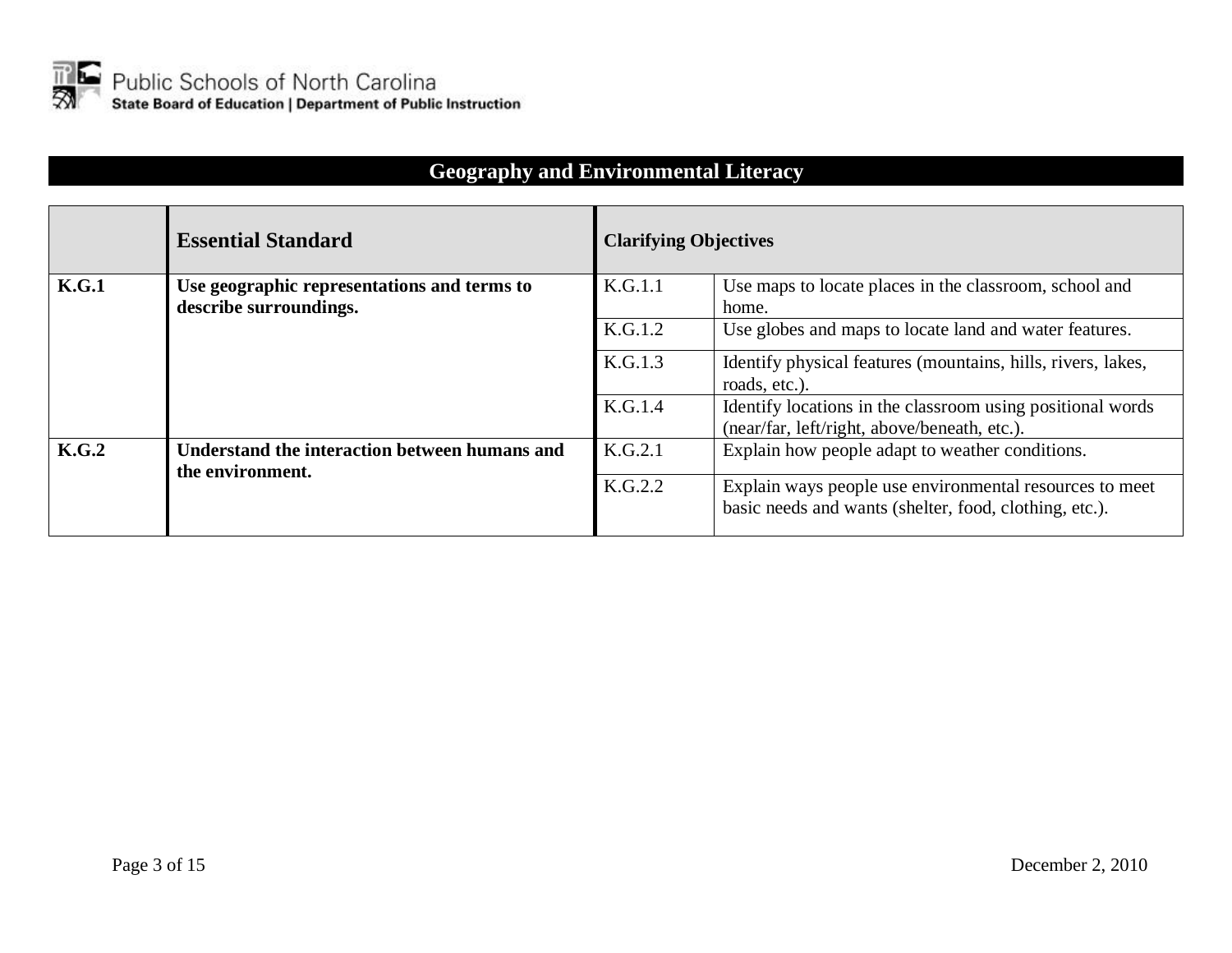

#### **Economics and Financial Literacy**

|       | <b>Essential Standard</b>           | <b>Clarifying Objectives</b> |                                                          |
|-------|-------------------------------------|------------------------------|----------------------------------------------------------|
| K.E.1 | Understand basic economic concepts. | K.E.1.1                      | Explain how families have needs and wants.               |
|       |                                     | K.E.1.2                      | Explain how jobs help people meet their needs and wants. |

#### **Civics and Government**

|                    | <b>Essential Standard</b>          | <b>Clarifying Objectives</b> |                                                                                     |
|--------------------|------------------------------------|------------------------------|-------------------------------------------------------------------------------------|
| <b>K.C&amp;G.1</b> | Understand the roles of a citizen. | K.C&G.1.1                    | Exemplify positive relationships through fair play and<br>friendship.               |
|                    |                                    | K.C&G.1.2                    | Explain why citizens obey rules in the classroom, school,<br>home and neighborhood. |

#### **Culture**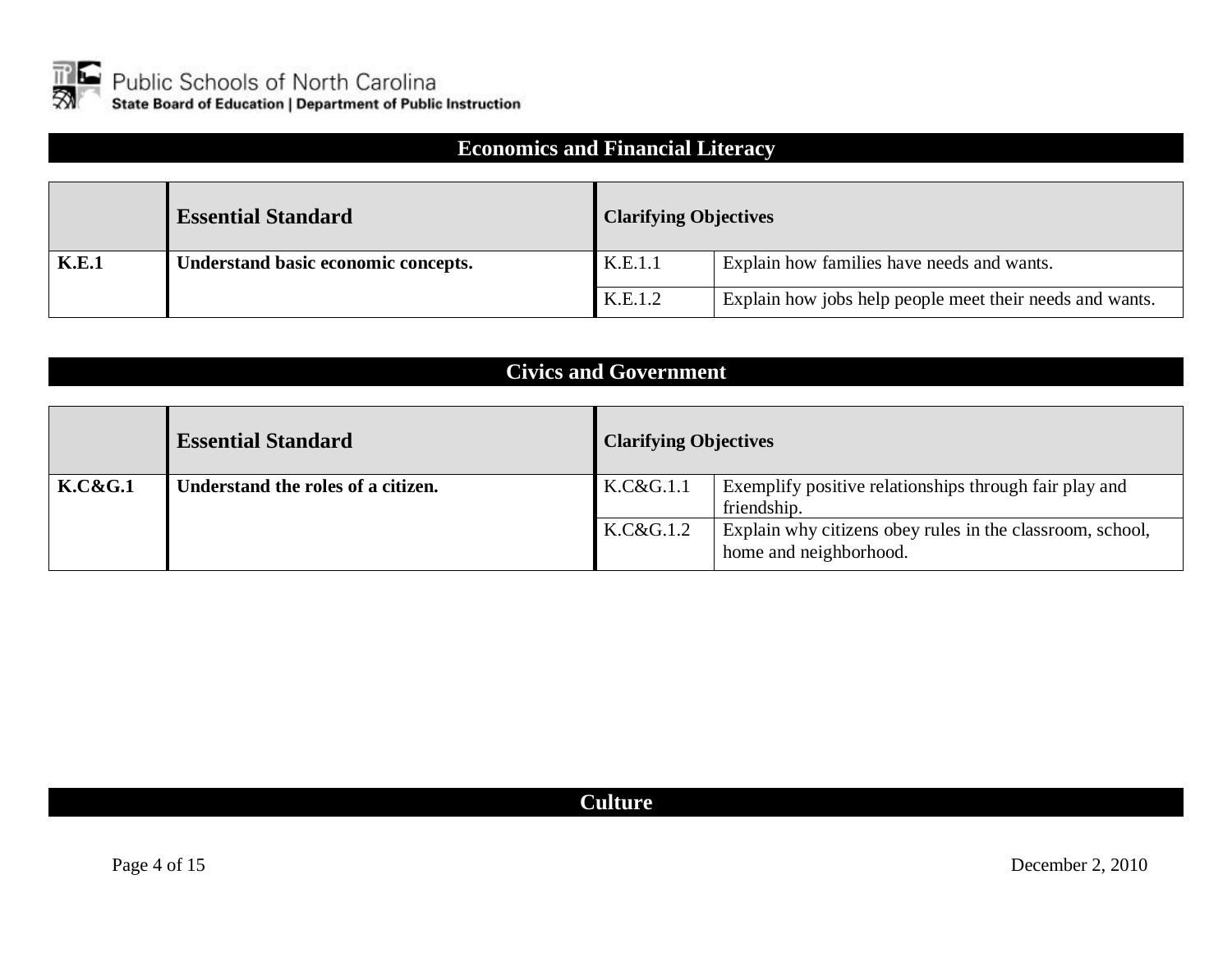

|       | <b>Essential Standard</b>                                | <b>Clarifying Objectives</b> |                                                                                                |
|-------|----------------------------------------------------------|------------------------------|------------------------------------------------------------------------------------------------|
| K.C.1 | Understand how individuals are similar and<br>different. | K.C.1.1                      | Explain similarities in self and others.                                                       |
|       |                                                          | K.C.1.2                      | Explain the elements of culture (how people speak, how people<br>dress, foods they eat, etc.). |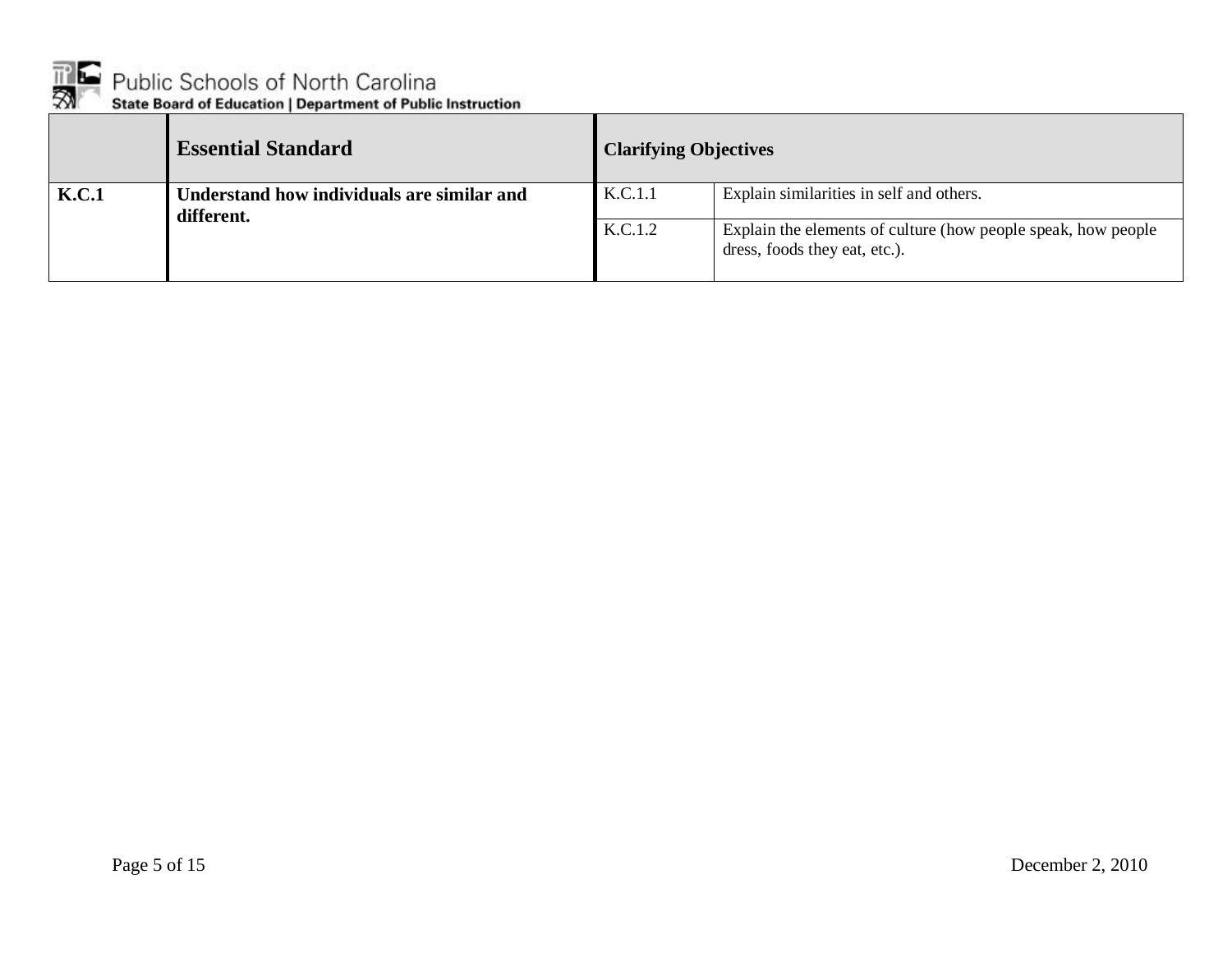

Kindergarten through second grade students are introduced to an integrative approach of Social Studies by exploring aspects of self, others, families and communities across the world in developmentally responsive ways. In early years, children develop a foundation for the entire Social Studies program beginning in Kindergarten; therefore, Social Studies must be an essential part of the daily curriculum. As students are acquainted with diverse classmates, they develop awareness of the similarities among individuals in the classroom as well as within the school, community and world. Comparing family traditions enable students to accept and appreciate their pluralistic society and acquire a sense of purpose regarding their role and the role of other citizens within the community and world. K-2 students develop geographic awareness of their surroundings by using geographic representations to process information about locations using maps and globes. They learn that people not only use the environment, but also modify or adapt to it. In history, students begin to develop the ability to think like a historian as they acquire knowledge of history to understand the past and present. Students begin to appreciate the influence history has on their daily lives as they identify contributions of historical figures. They examine why certain events and people are celebrated through national holidays. In economics, students develop and build upon basic economic concepts by relating them to their own wants and needs.

Note on Strands: **H–**History, **G–**Geography and Environmental Literacy, **E–**Economics and Financial Literacy, **C&G–**Civics and Government, **C–**Culture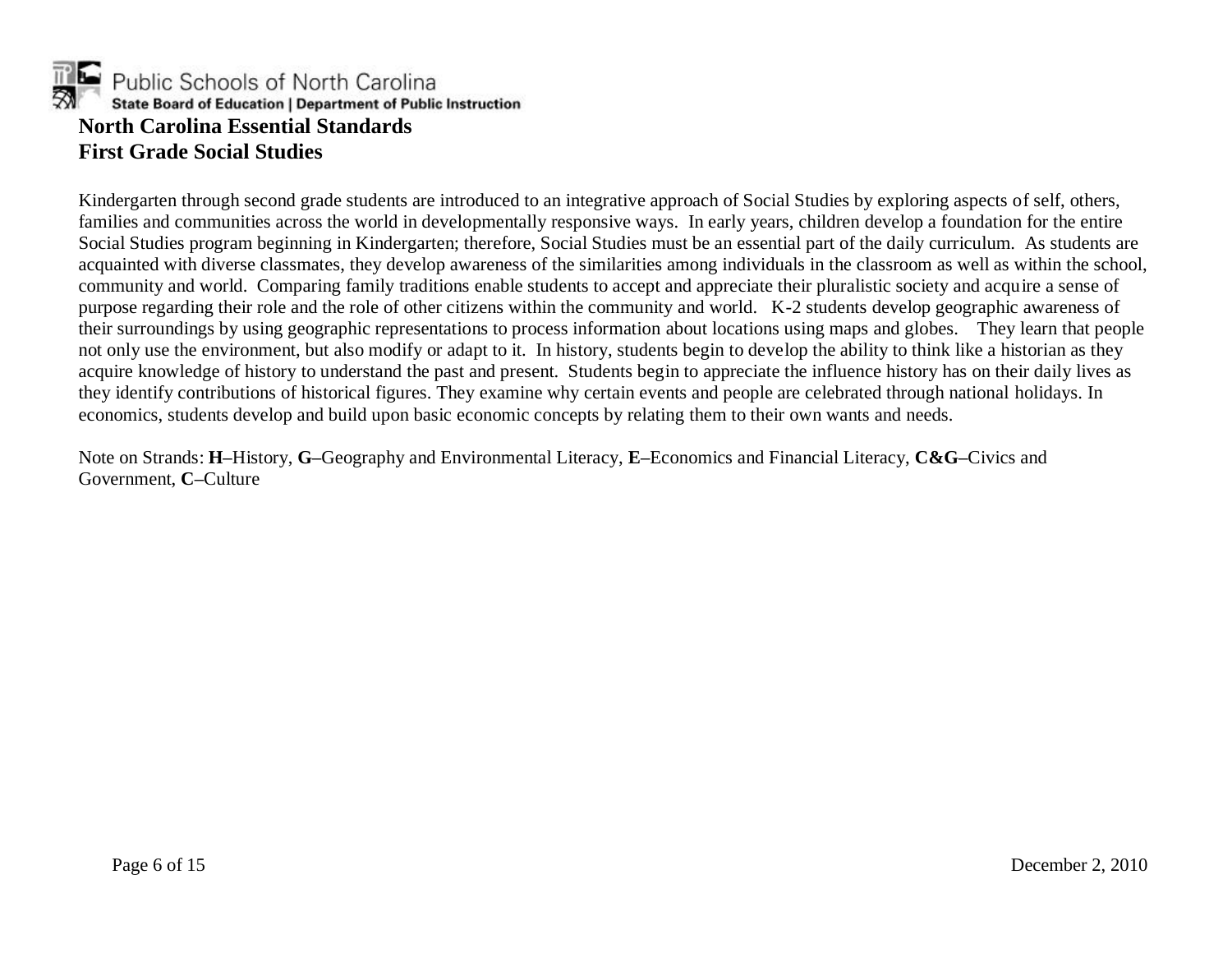

#### **History**

|       | <b>Essential Standard</b>                                                                    | <b>Clarifying Objectives</b> |                                                                                                                                                                                              |
|-------|----------------------------------------------------------------------------------------------|------------------------------|----------------------------------------------------------------------------------------------------------------------------------------------------------------------------------------------|
| 1.H.1 | Understand that history tells a story of how people<br>and events changed society over time. | 1.H.1.1<br>1.H.1.2           | Explain how and why neighborhoods and communities<br>change over time.<br>Explain the importance of folklore and celebrations and                                                            |
|       |                                                                                              | 1.H.1.3                      | their impact on local communities.<br>Explain why national holidays are celebrated (Constitution<br>Day, Independence Day, Martin Luther King, Jr., Memorial<br>Day, Presidents' Day, etc.). |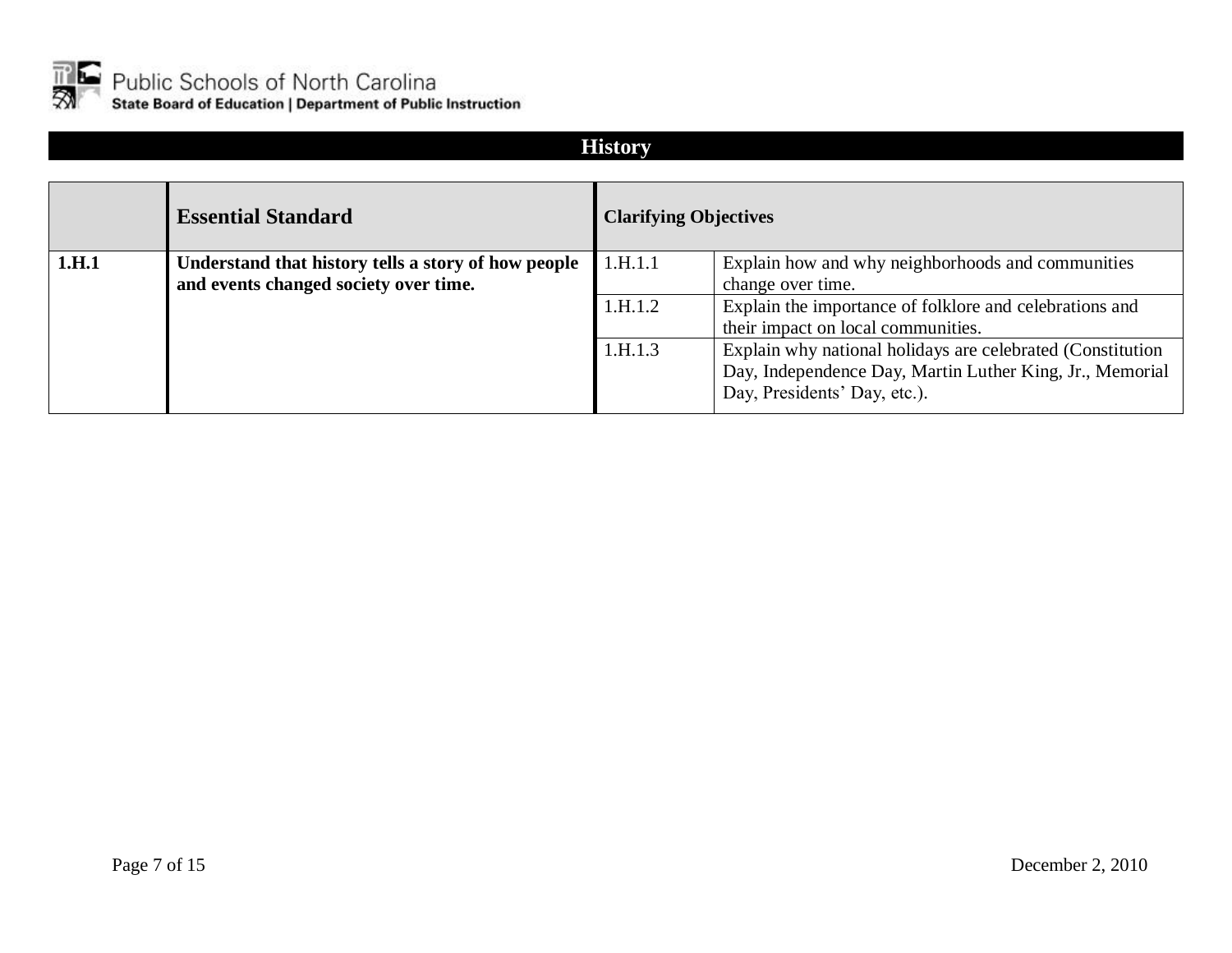

# **Geography and Environmental Literacy**

|       | <b>Essential Standard</b>                              | <b>Clarifying Objectives</b> |                                                                  |  |
|-------|--------------------------------------------------------|------------------------------|------------------------------------------------------------------|--|
| 1.G.1 | Use geographic representations, terms and technologies | 1.G.1.1                      | Use geographic tools to identify characteristics of various      |  |
|       | to process information from a spatial perspective.     |                              | landforms and bodies of water.                                   |  |
|       |                                                        | 1.G.1.2                      | Give examples showing the location of places (home, classroom,   |  |
|       |                                                        |                              | school and community).                                           |  |
|       |                                                        | 1.G.1.3                      | Understand the basic elements of geographic representations      |  |
|       |                                                        |                              | using maps (cardinal directions and map symbols).                |  |
|       |                                                        |                              |                                                                  |  |
| 1.G.2 | Understand how humans and the environment interact     | 1.G.2.1                      | Explain ways people change the environment (planting trees,      |  |
|       | within the local community.                            |                              | recycling, cutting down trees, building homes, building streets, |  |
|       |                                                        |                              | $etc.$ ).                                                        |  |
|       |                                                        | 1.G.2.2                      | Explain how people use natural resources in the community.       |  |
|       |                                                        |                              |                                                                  |  |
|       |                                                        | 1.G.2.3                      | Explain how the environment impacts where people live (urban,    |  |
|       |                                                        |                              | rural, weather, transportation, etc.).                           |  |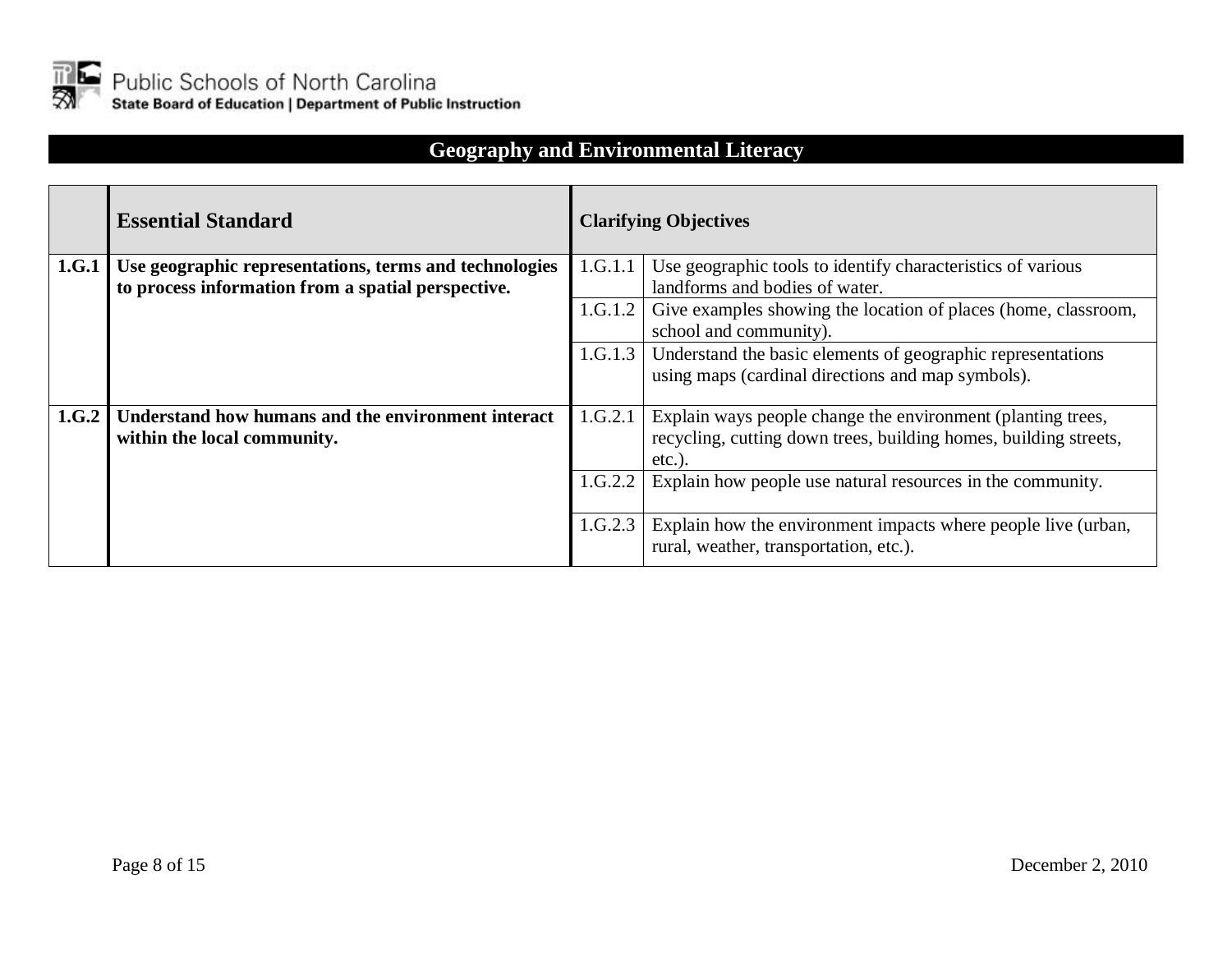

#### **Economics and Financial Literacy**

|       | <b>Essential Standard</b>           | <b>Clarifying Objectives</b> |                                                                                          |
|-------|-------------------------------------|------------------------------|------------------------------------------------------------------------------------------|
| 1.E.1 | Understand basic economic concepts. | 1.E.1.1                      | Summarize the various ways in which people earn and use<br>money for goods and services. |
|       |                                     | 1.E.1.2                      | Identify examples of goods and services in the home, school<br>and community.            |
|       |                                     | 1.E.1.3                      | Explain how supply and demand affects the choices families<br>and communities make.      |

#### **Civics and Government**

|         | <b>Essential Standard</b>           | <b>Clarifying Objectives</b> |                                                             |
|---------|-------------------------------------|------------------------------|-------------------------------------------------------------|
| 1.C&G.1 | Understand the importance of rules. | 1.C&G.1.1                    | Explain why rules are needed in the home, school and        |
|         |                                     |                              | community.                                                  |
|         |                                     | 1.C&G.1.2                    | Classify the roles of authority figures in the home, school |
|         |                                     |                              | and community (teacher, principal, parents, mayor, park     |
|         |                                     |                              | rangers, game wardens, etc).                                |
|         |                                     | 1.C&G.1.3                    | Summarize various ways in which conflicts could be          |
|         |                                     |                              | resolved in homes, schools, classrooms and communities.     |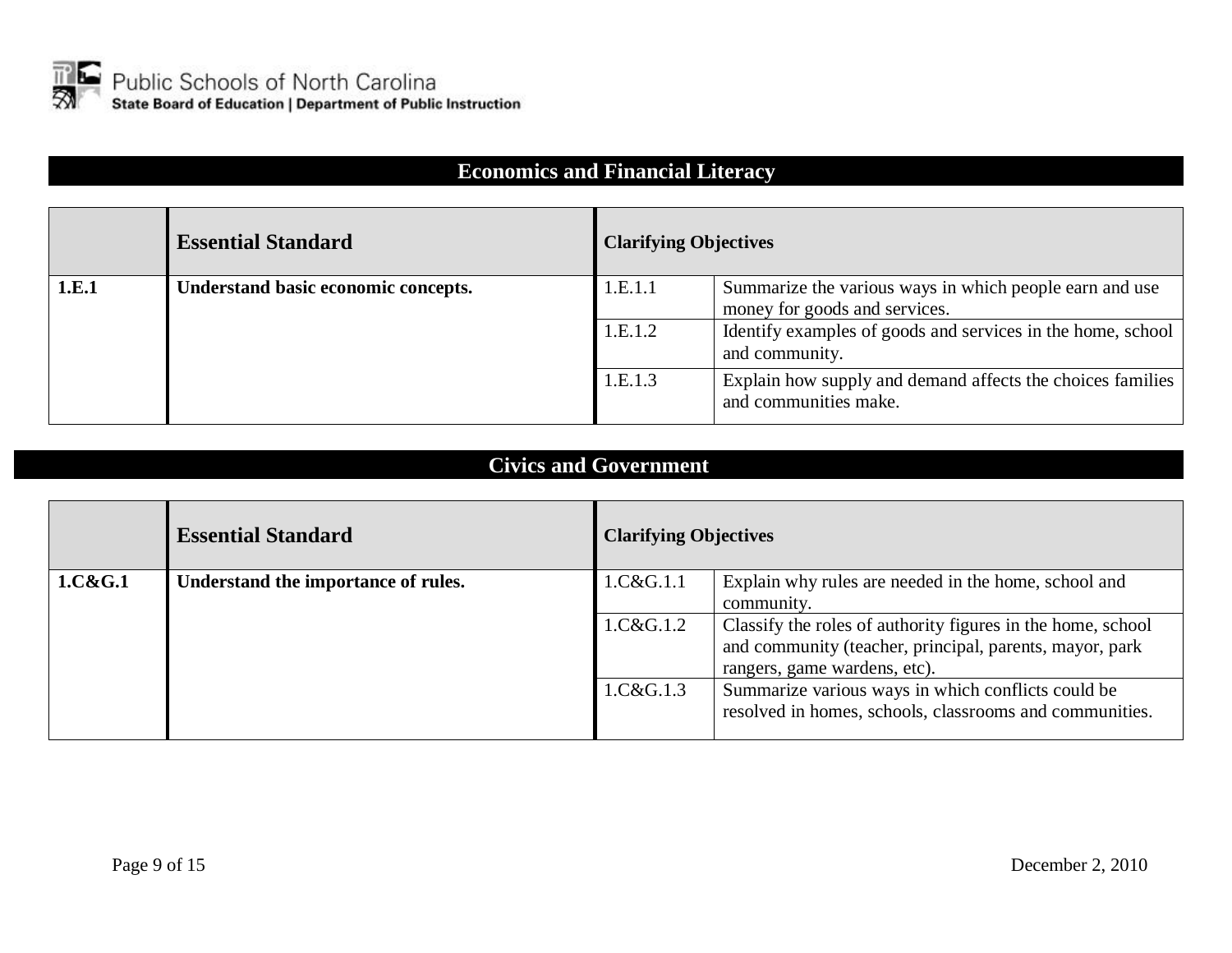

# **Culture Essential Standard Clarifying Objectives 1.C.1 Understand the diversity of people in the local community.**  1.C.1.1 Compare the languages, traditions, and holidays of various cultures. 1.C.1.2 Use literature to help people understand diverse cultures.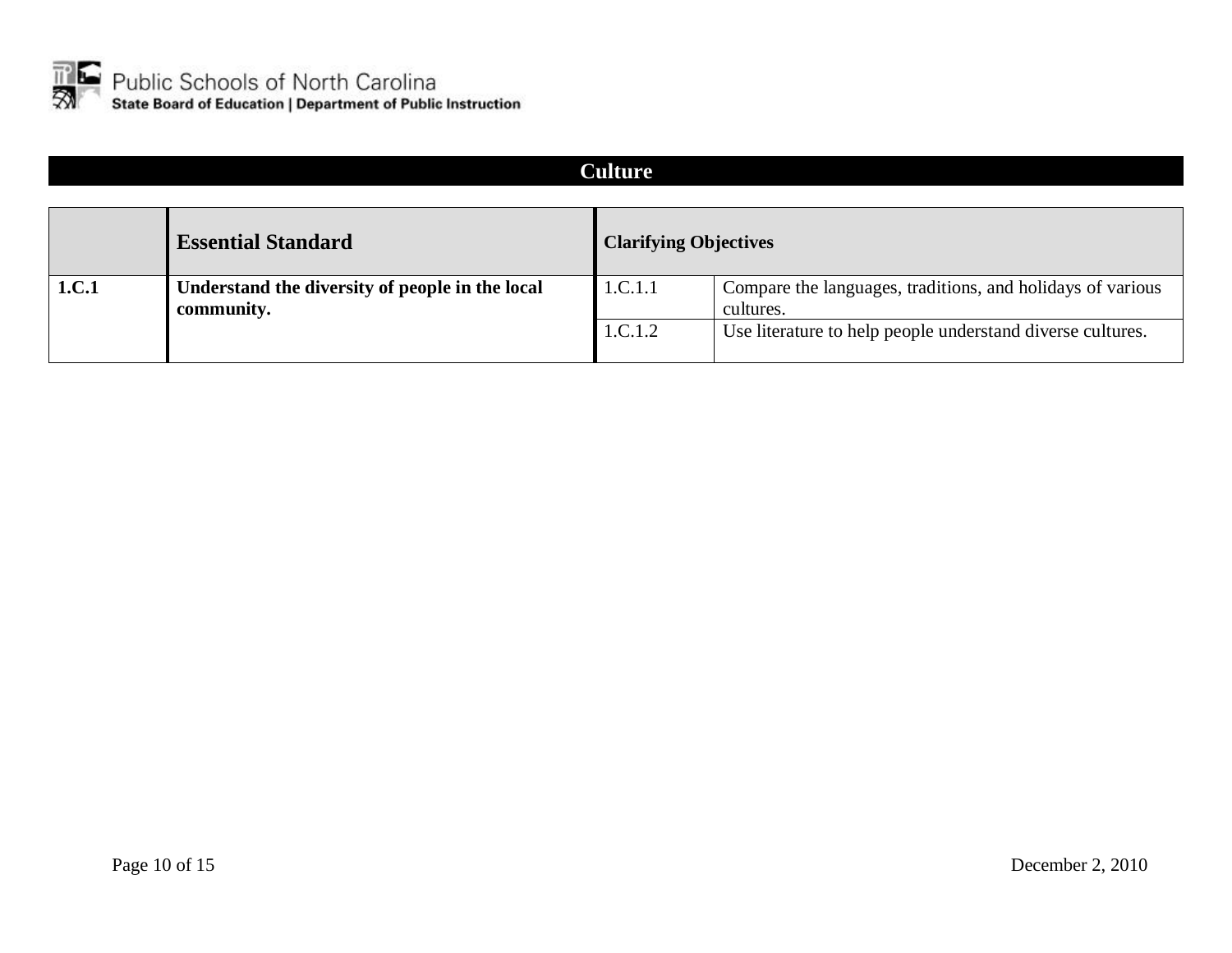

Kindergarten through second grade students are introduced to an integrative approach of Social Studies by exploring aspects of self, others, families and communities across the world in developmentally responsive ways. In early years, children develop a foundation for the entire Social Studies program beginning in Kindergarten; therefore, Social Studies must be an essential part of the daily curriculum. As students are acquainted with diverse classmates, they develop awareness of the similarities among individuals in the classroom as well as within the school, community and world. Comparing family traditions enables students to accept and appreciate their pluralistic society and acquire a sense of purpose regarding their role and the role of other citizens within the community and world. K-2 students develop geographic awareness of their surroundings by using geographic representations to process information about locations using maps and globes. They learn that people not only use the environment, but also modify or adapt to it. In history, students begin to develop the ability to think like a historian as they acquire knowledge of history to understand the past and present. Students begin to appreciate the influence history has on their daily lives as they identify contributions of historical figures. They examine why certain events and people are celebrated through national holidays. In economics, students develop and build upon basic economic concepts by relating them to their own wants and needs.

Note on Strands: **H–**History, **G–**Geography and Environmental Literacy, **E–**Economic and Financial Literacy, **C&G–**Civics and Government, **C– Culture**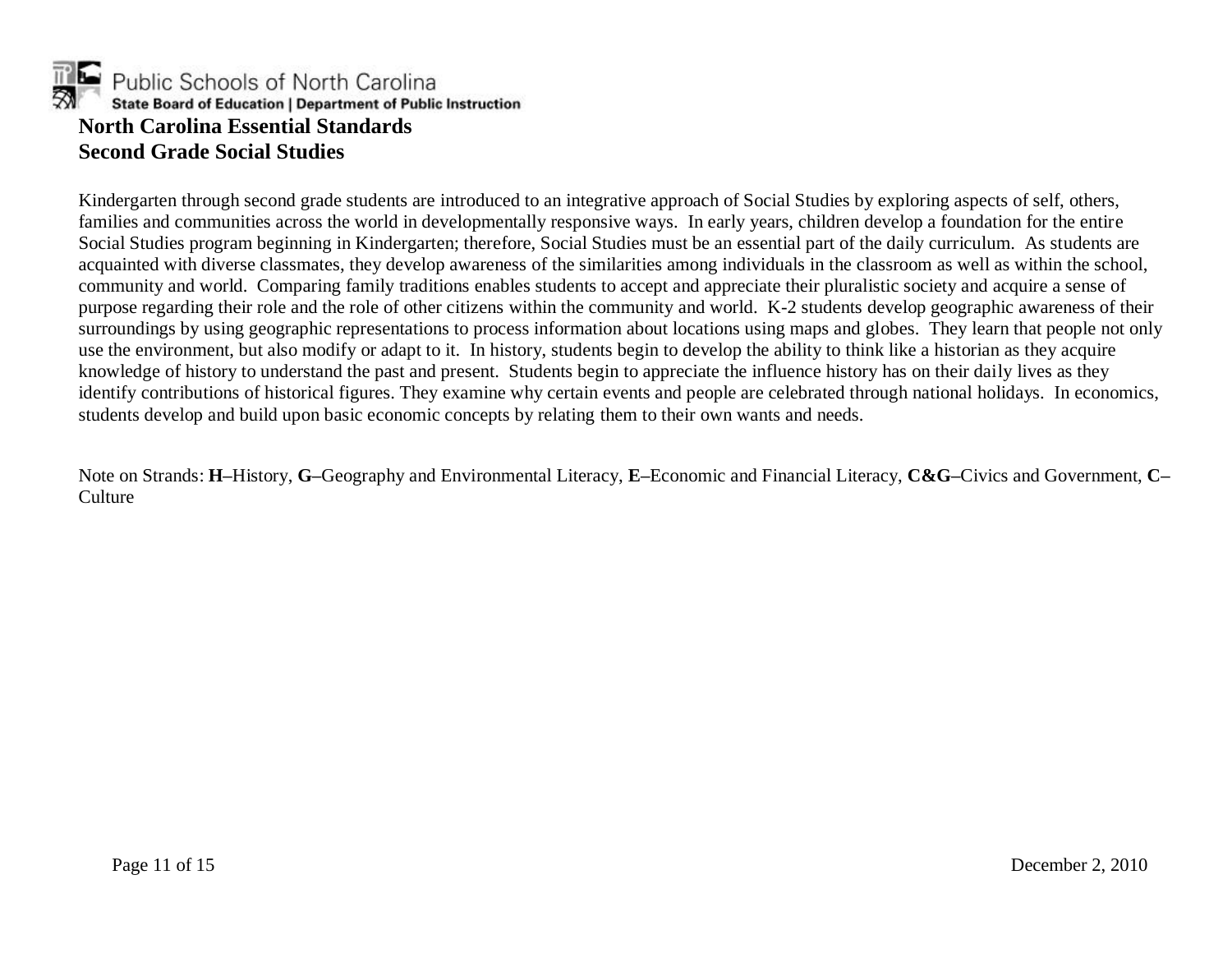

**History**

|       | <b>Essential Standard</b>                                             | <b>Clarifying Objectives</b> |                                                                                                               |
|-------|-----------------------------------------------------------------------|------------------------------|---------------------------------------------------------------------------------------------------------------|
| 2.H.1 | Understand how various sources provide<br>information about the past. | 2.H.1.1                      | Use timelines to show sequencing of events.                                                                   |
|       |                                                                       | 2.H.1.2                      | Identify contributions of historical figures (community,<br>state, nation and world) through various genres.  |
|       |                                                                       | 2.H.1.3                      | Compare various interpretations of the same time period<br>using evidence such as photographs and interviews. |

# **Geography and Environmental Literacy**

|       | <b>Essential Standard</b>                        | <b>Clarifying Objectives</b> |                                                               |
|-------|--------------------------------------------------|------------------------------|---------------------------------------------------------------|
| 2.G.1 | Use geographic representations, terms and        | 2.G.1.1                      | Interpret maps of the school and community that contain       |
|       | technology to process information from a spatial |                              | symbols, legends and cardinal directions.                     |
|       | perspective.                                     | 2.G.1.2                      | Interpret the meaning of symbols and the location of physical |
|       |                                                  |                              | and human features on a map (cities, railroads, highways,     |
|       |                                                  |                              | countries, continents, oceans, etc.).                         |
| 2.G.2 | Understand the effects of humans interacting     | 2.G.2.1                      | Give examples of ways in which people depend on the           |
|       | with their environment.                          |                              | physical environment and natural resources to meet basic      |
|       |                                                  |                              | needs.                                                        |
|       |                                                  | 2.G.2.2                      | Explain how people positively and negatively affect the       |
|       |                                                  |                              | environment.                                                  |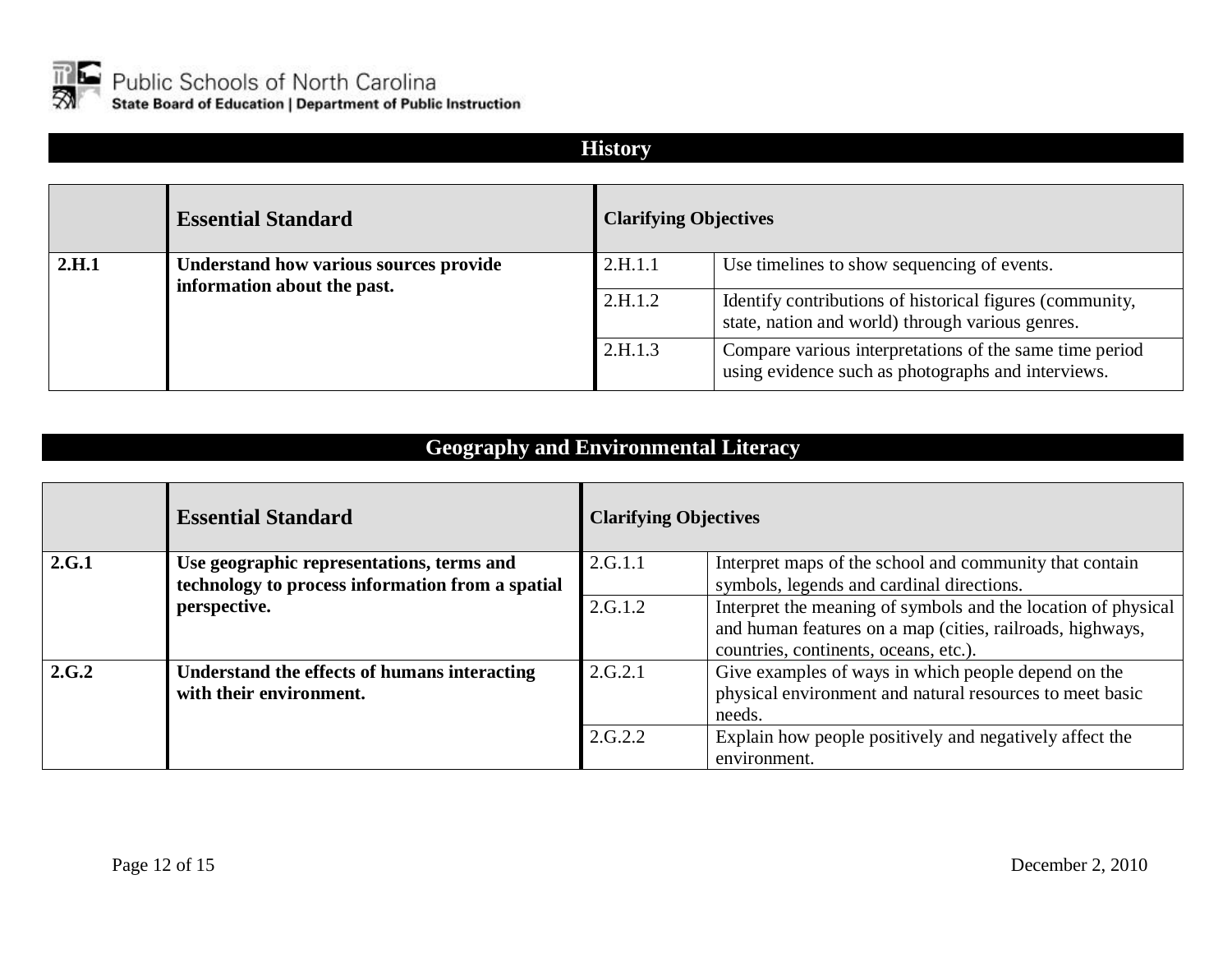

# **Economics and Financial Literacy**

|       | <b>Essential Standard</b>           | <b>Clarifying Objectives</b> |                                                                                                      |
|-------|-------------------------------------|------------------------------|------------------------------------------------------------------------------------------------------|
| 2.E.1 | Understand basic economic concepts. | 2.E.1.1                      | Give examples of ways in which businesses in the<br>community meet the needs and wants of consumers. |
|       |                                     | 2.E.1.2                      | Explain the roles and impact producers and consumers have<br>on the economy.                         |
|       |                                     | 2.E.1.3                      | Summarize the concept of supply and demand.                                                          |
|       |                                     | 2.E.1.4                      | Explain why people and countries around the world trade for<br>goods and services.                   |
|       |                                     | 2.E.1.5                      | Explain how money is used for saving, spending, borrowing<br>and giving.                             |
|       |                                     | 2.E.1.6                      | Summarize the role of financial institutions relative to<br>savings.                                 |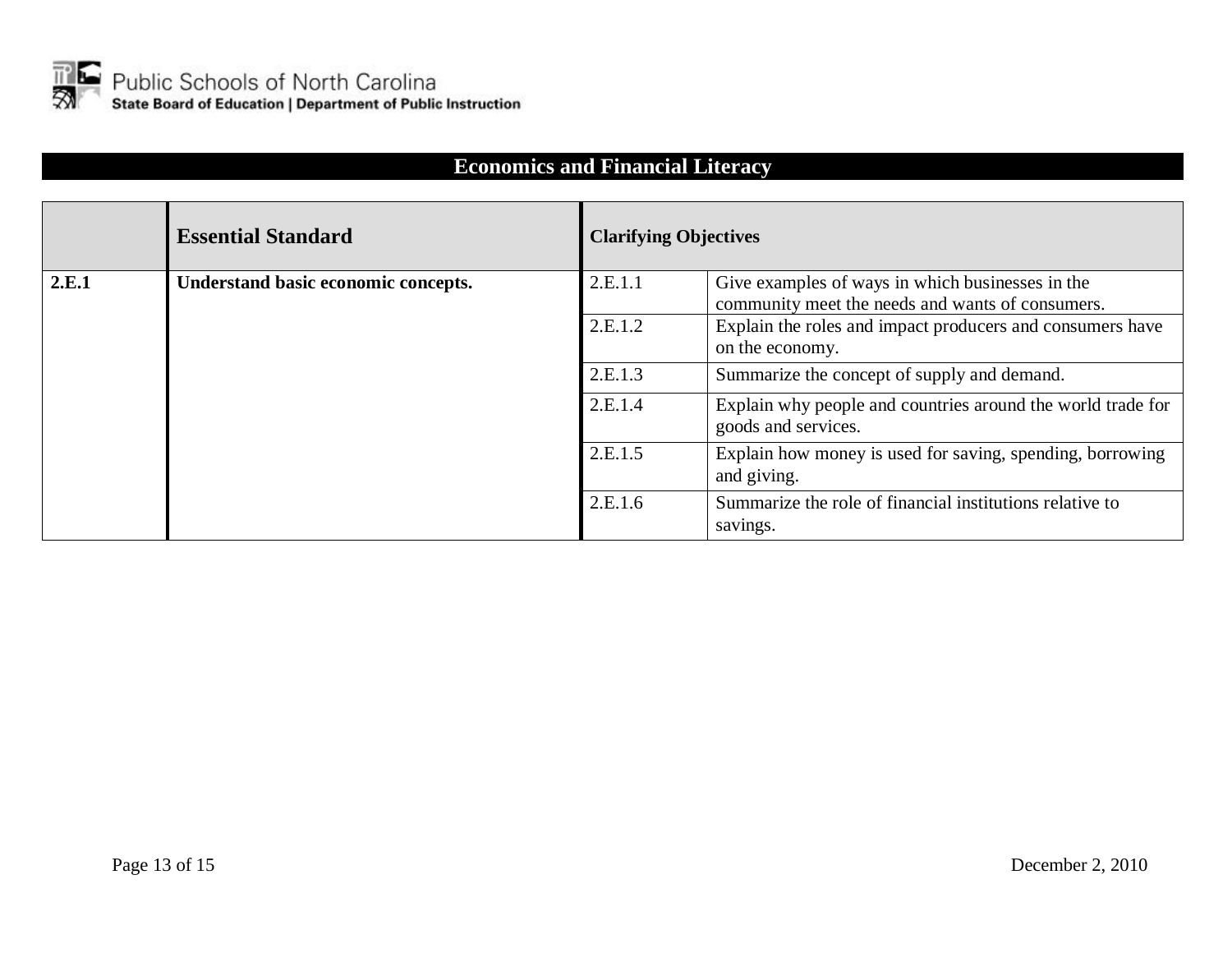

# **Civics and Government**

|         | <b>Essential Standard</b>                              | <b>Clarifying Objectives</b> |                                                                                                    |
|---------|--------------------------------------------------------|------------------------------|----------------------------------------------------------------------------------------------------|
| 2.C&G.1 | Understand the purpose of governments.                 | 2.C&G 1.1                    | Explain government services and their value to the<br>community (libraries, schools, parks, etc.). |
|         |                                                        | 2.C&G.1.2                    | Explain how governments establish order, provide security<br>and create laws to manage conflict.   |
| 2.C&G.2 | Understand the roles and responsibilities of citizens. | 2.C&G.2.1                    | Exemplify characteristics of good citizenship through<br>historical figures and everyday citizens. |
|         |                                                        | 2.C&G.2.2                    | Explain why it is important for citizens to participate in their<br>community.                     |